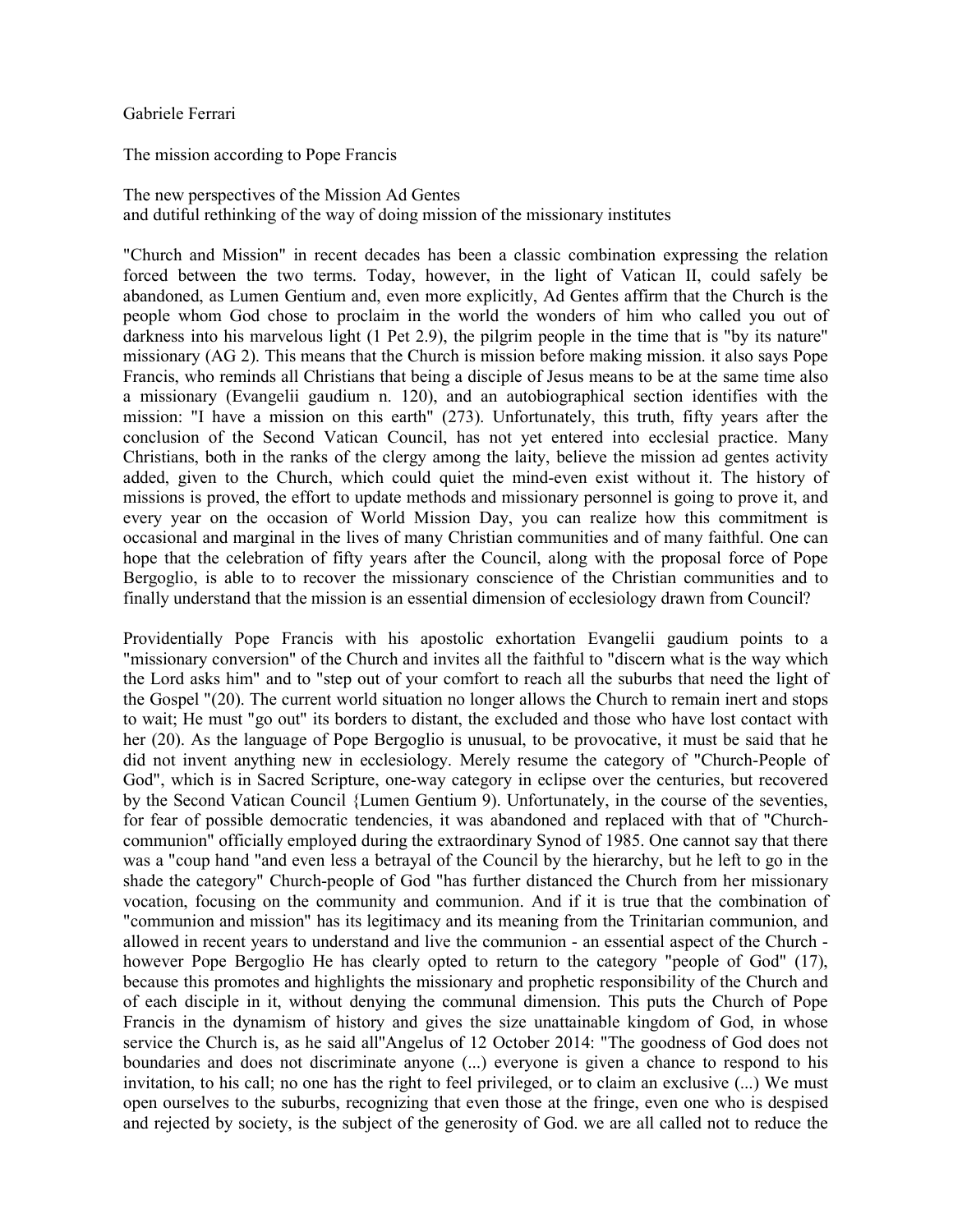Kingdom of God within the confines of the "church" - our "little one church" - but dilate the Church to the size of the kingdom of God. "

A "Church in output" according to Pope Francis

No coincidence or excess of imagination Pope Francis considers the Church of Jesus Christ a "Church on exit", a dynamic church that opens to the world, that does not withdraw into itself and its internal problems, but keeps his eyes on the "periphery" geographical and existential. In fact, a Church that does not open to the world, has repeatedly said Francis, is a "sick" Church (49), which becomes sterile and falling in the "temptations" mentioned by the Pope in the second chapter of Evangelii gaudium.

Such temptations, that is, the selfish indolence, pessimism and especially the spiritual worldliness, are so many diseases from which the Church must stay away and of which, possibly, care should be taken because compromise the joy of evangelization. The "Church in output" can only be an extroverted church, in the world and listen to his hopes. "Being Church means to be God's people," says Francis, "a leaven of God among humanity", "place of the free mercy where everyone can feel welcomed, loved, forgiven and encouraged" (114). The Church is "the father's house where there is room for everyone", "is not a customs" that selects who can enter and who should stay out of it (47), but "as always attentive mother agrees that [all] live a conversion that returns them the joy of faith and the desire to engage with the Gospel "(14 and 139).

It is unthinkable to be drawn here is the identikit of the Church according to Francis. Moreover, it is not the intention of the pope to innovate in this field, but only apply consistently the conciliar doctrine. But once recalled the traditional face of the Church as a pilgrim people of God in the world, Francis draws the consequences for Christians that he considers all "disciples-missionaries", not disciples and missionaries, but just because they are disciples and missionaries to the extent that they want to be true to themselves and to their Christian vocation. How to mark the publication of the Evangelii nuntiandi - the Apostolic Exhortation of Pope Paul VI on evangelization of the contemporary world (1975) - also to mark the publication of the Evangelii Gaudium, which symptomatically mentions several times the Paul VI's document, certain missionaries environments conservative, that is, linked to the mission ad gentes classical, reacted with dismay, fearing that broadening the mission of the whole activity of the Church is weakened and had compromised the already weak specificity of the mission ad gentes in a time when the missionary personnel is suffering for the numerical reduction. Perhaps they do not realize that isolating the mission ad gentes is not that close in a past that now you cannot revive, and in a model that is no longer topical nor feasible. Instead, I believe that Pope Francis, with this program for his pontificate, offer to outright mission and therefore also to the mission ad gentes three new elements that can renew it and make it responsive to the expectations of the world today. Same time, he has spoken to missionary institutes to undertake the revision of the mission ad gentes model, which after the end of colonialism is now hopelessly outdated and outdated.

## A mission that points to the witness

The first novelty is expressed by a statement that shocked and scandalized the traditionalists, who fear will put in question what so far has always done: "The Church is growing not for proselytism, but by attraction" (14,131). This statement, which Pope Francis has borrowed from Benedict XVI, sends in archives the way of doing mission that has characterized the mission ad gentes of the last two centuries, when missionaries from the Western world exported the Gospel message inevitably coated with Western cultural forms and presented themselves with an inevitable - albeit unconscious and often unwanted - a superiority complex and conquest against non-Christians. With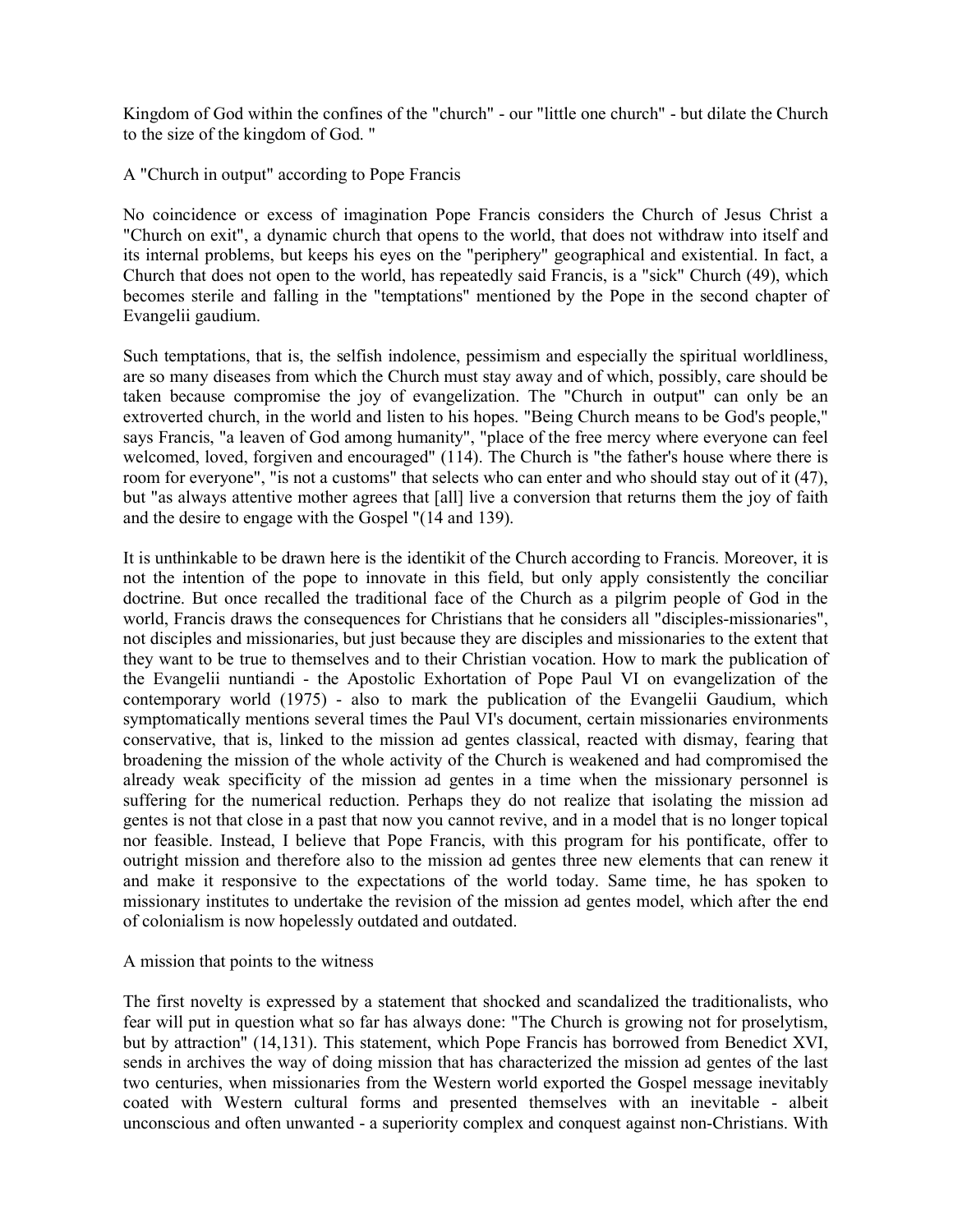this statement, Pope Francis suggests a new way of doing mission, which is not new because it was the mission of the first Christian community, the "mission in progress" or the mission by irradiation or attraction (cf. Acts 2:47). And the mission is done from the working and joyful witness of a community shaped by the fellowship of the Holy Spirit and the Eucharist, made up of people who radiate their behavior in the face of the Lord and the love of the Spirit of the Risen One. The Pope certainly does not condemn the generosity and work of the evangelizers of the past, many of whom paid with blood for faithfulness to the Gospel. Nor he thinks that evangelization, as a proclamation of the Gospel and plantatio Ecclesiae, has gone out of fashion. The Pope instead goes to the root of the mission and calls for mission to witness to the Gospel with their lives and offering the Gospel lived, sharing with everyone, especially with distant, the excluded and the poorest, the joyful certainty that inhabits the heart of ' evangelizer, namely, that "God loves him, that Jesus Christ saved him, that his love has always the last word" (151). And the joy that comes from the discovery of salvation that infects the other and shows him, before you even tell him with the word, the mystery of the Kingdom, that is, life that comes from Christ's death on the cross. He says the Pope at the beginning of evangelii gaudium: "The joy of the Gospel fills the heart and the whole life of those who meet with Jesus. Those who let themselves be saved by Him are free from sin, from sadness, from the inner void, isolation [...] in this Exhortation I wish to address myself to Christians, inviting them to a new stage marked by this evangelizing joy and indicate ways for the Church's journey in the coming years. "

Preaching the Gospel is produced by the joyful encounter with Jesus and witness the newness of life that it has produced in the missionary disciple of love caused him to experience the mercy and love that Jesus provides free to all and from the desire to share this good news with those who have not yet received it. By living among the people and sharing the "joys and hopes, the griefs and the anxieties of the men, especially the poor and all who suffer" (Gaudium et Spes 1), the missionary disciple shows, with his behavior before it with the word, the face of Jesus and the mystery of the kingdom of God. Hence the importance that he does not contaminate the image of the missionary disciple with that of technical and entrepreneur works even holy and beneficial, but remains above the seeker of God, the poor and solidarity with pilgrim people among whom he is and with whom he goes to the joyful and full search of adoration of the "seeds of the Word" (Ad gentes, 11) that the Spirit has sown in furrows of history.

A mission in dialogue with cultures

The second change that the Pope introduces in the understanding of the Church's mission today is the importance of culture and therefore of dialogue with the world at all levels and with all stakeholders and the process of inculturation in evangelization moment. This is not new, but peaking of a permanent dimension of the mission which is presented as a way of the Church's mission. In the past the emphasis was on dialogue as meetings of experts who are confronted. Today the Pope presents the dialogue as "the way" unavoidable, a daily reality of the faithful that before emphasizing cultural or religious differences, try to share what is common in the life and faith. The Pope says the duty to dialogue with everyone, to activate every possible form of dialogue following Jesus' encounter with the Samaritan woman (cf. 72 and 120), and we could add with Nicodemus, with the blind and in general with disciples: a feature of the style of Jesus, especially in the fourth gospel.

The dialogue, as a commitment and style of the Church, has already been authoritatively formulated fifty years ago by Pope Paul VI in his Encyclical Ecclesiam Suam. In it Montini Pope states that the Church "must enter into dialogue with the world in which he lives. The Church becomes word, the Church becomes message, the Church has a communication" (Ecclesiam Suam 67). Dialogue says desired and awaited meeting, sincere listening, appreciation and respect for the other person; He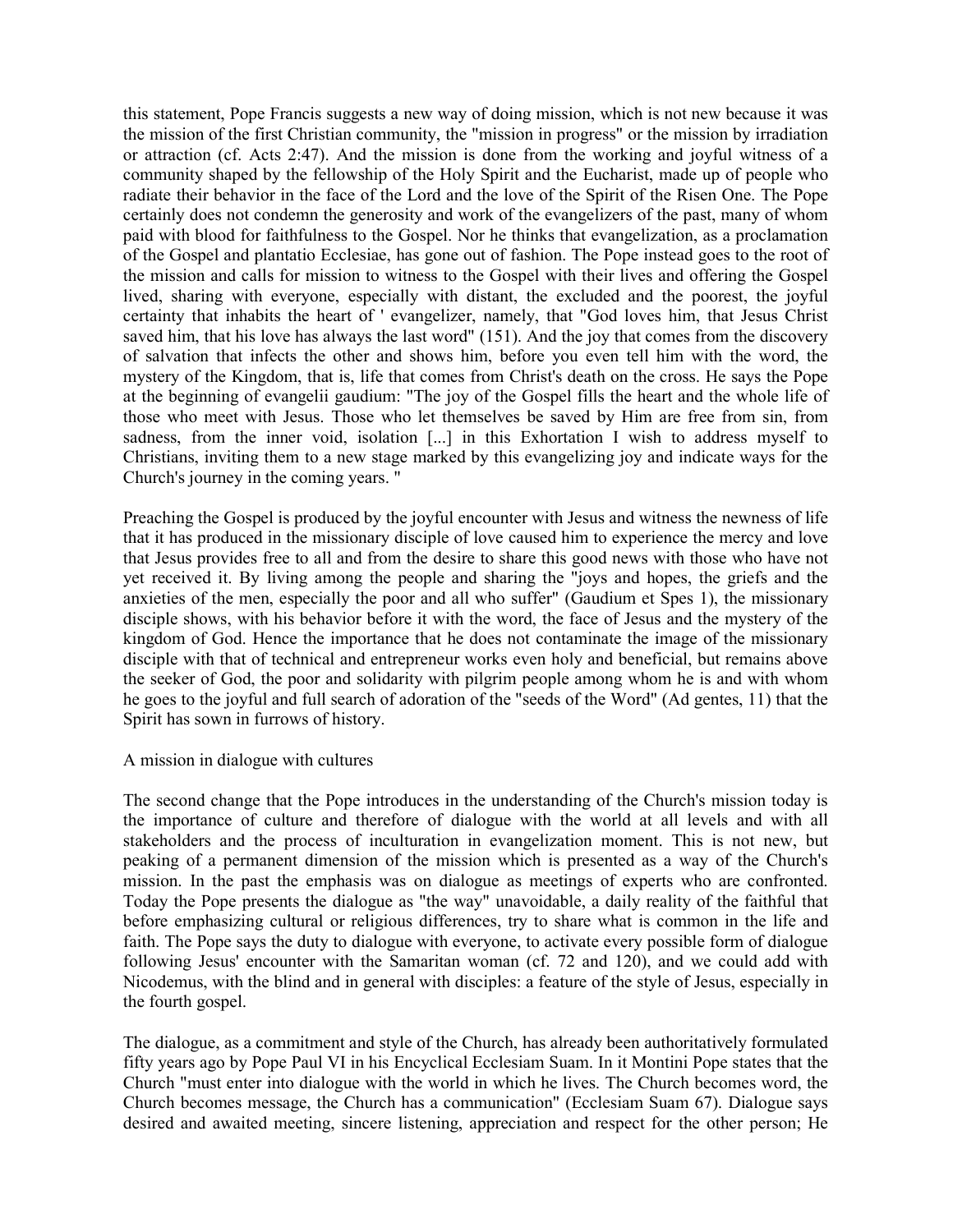says also going to learn and not just to teach. Pope Francis takes up this mission mode and stressed the need for the Church to dialogue with everyone and always, "with the states, with the company which includes dialogue with cultures and sciences - and with non-believers". The dialogue is imposed to the Church because it does not have all the solutions and know you can come to find as the result of a research promoted along with all people of good will. Bergoglio Pope writes: "Neither the Pope nor the Church possess the monopoly of the interpretation of social reality or of the proposed solutions to contemporary problems" (184, cf. 241). Secondly, the Church talks, ie also listen to others who put themselves in listening to God, because it "is missionary disciple needs to grow in the interpretation of the Word", by listening to the Spirit who speaks to all and not only the churches, through history and by so called "signs of the times." Finally, the dialogue is necessary for the Church's mission, is not a requirement but a cyclical feature of his style, because it inscribed in the identity of the Church, which is made in the image of the Trinity, a God who is dialogue. "To be faithful to the divine initiative, the Church must enter into a dialogue of salvation with all" (Dialogue and Proclamation 1991, n. 38). In the vision of Paul VI and the Council dialogue is not a means to convince the other party, but the attitude with which the Church puts listening to others in the certainty that God speaks to everyone, Christians and non-Christians; then the Church has to be learned by all and not only to teach. Unfortunately, many Christians still believe the dialogue an optional mission or an area reserved only to certain experts. The fact that Pope Francis again and declare the important calls and necessary in its various expressions, as dialogue of life (128) and dialogue with the different religions (242-258), reinforces the doctrine of the magisterium and removes the suspicion - unjust and offensive - that missionaries irenicism succumb to the temptation to avoid having to disturb the conscience of others with the proclamation of the Gospel and of Christian demands.

## The commitment to the inculturation

Another aspect of the mission that, as we speak for decades, it is still new, or at least, not made, and that the pope today calls on the mission of the Church "outgoing", is the commitment to the inculturation of faith. The Church is aware that the Gospel needs to be transmitted culture (115- 116). For this reason, the Pope renews his appeal to the missionaries so that they know, respect and promote the culture of every people according to the teaching of the Council (Ad Gentes, 22) and the Church's Magisterium (Redemptoris Missio 52-54). Also no novelty here, because starting from the Incarnation of the Word, the Word comes necessarily to humans through their own culture, so that inculturation is an unavoidable dimension of evangelization. In our multicultural world the urgency of inculturation of the faith and the Gospel (115) has become more alive. The Pope reiterates this need, which is not today, namely, that Christianity can not be transmitted by "a unique cultural model" (116): the need of inculturation in the mission which had been formulated in 1979, is present in all the documents of papal teaching on any subject they dash. Nevertheless they are not made many steps forward, for fear of compromising the unity and communion has curbed many of the possible attempts. With Pope Francis the inculturation speech comes once again from academic discussion to push the evangelizers to finally proceed to put it into practice.

One area in which Pope Francis asks the "Church in output" to incarnate or inculturate is the world of the poor, largely restating the theme of poverty and the poor and developing the "option for the poor" that, although present in the magisterium of the Church, in recent decades he had been regarded with some suspicion because of the possible ideological manipulations. Today Francesco has cleared openly stating: "I would like a poor Church for the poor" (198). Returns in these words the prospect of conciliar ecclesiology in Lumen Gentium n. 8 spoke of a "Church of the Poor", perspective too soon forgotten. It returns today not as an aspect ecclesial ethos, but as a "theological category before cultural, sociological, political or philosophical ... The Church has made an option for the poor understood as a 'special form of primacy in' exercise of Christian charity, which gives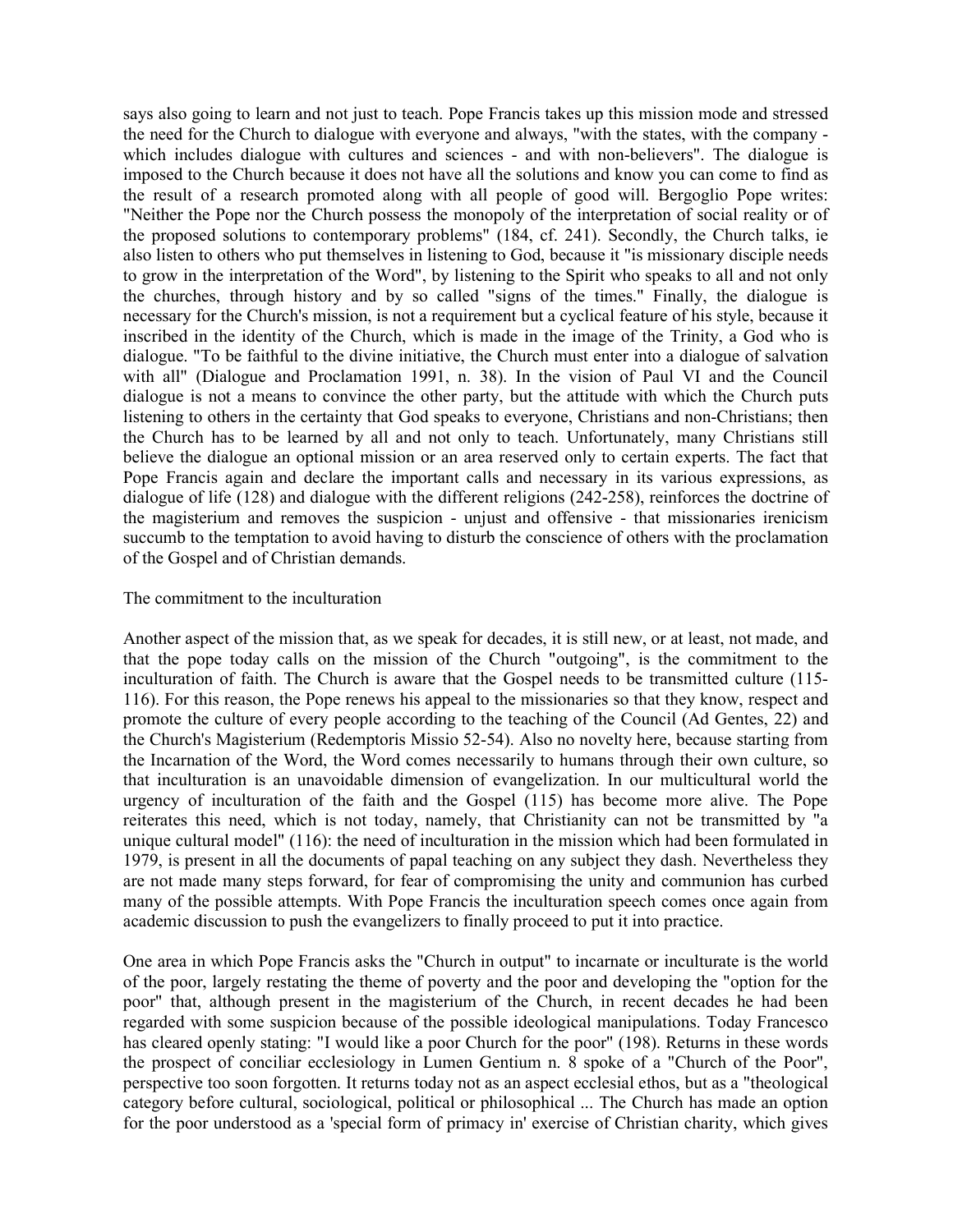testimony to the whole of the 'church tradition (198). This option - taught Benedict XVI -' is implicit in the Christological faith in the God who became poor for us, to make us rich through his poverty ' "(ibid.). The Church's mission is deeply marked because the poor have a magisterium and the "hidden wisdom" of God reaches us through them (ibid.). No one can exempt themselves from hearing the cry of the poor, "no one is exempt from the concern for the poor and for social justice" (201). The option for the poor is a dimension of the Church's mission and a necessary dimension of the process of inculturation.

## A mission multiform

The third innovation is linked to blackjack. The Catholic Church in recent centuries, for well understandable historical reasons, has stiffened the theological models and paradigms in pastoral uniformity that, to save the unit, has become a brake that one stimulus to evangelization. Pope Francis has expressly declared its intention to get out of this rigidity and promote greater pluralism and it showed the foundation in the "elusive freedom of the Word, who is his to effectively, and in many different forms, such as often escape our predictions and break our schemes "(22). This intention is proved by the many quotes that the pope is the Bishops' Conferences of the documents Evangelii gaudium, in addition to the insistence on the need for greater inculturation in proclaiming the Gospel in the various and different situations in which the church is located and commitment told to leave more space to local pastoral initiatives: "I do not think ... that we should wait by the papal magisterium a final or full say on all matters affecting the Church and the world. it is not appropriate for the Pope to replace local episcopates in the discernment of all the problems that lie ahead in their territories. in this sense, I feel the need to proceed in a healthy decentralization "(16). Francis does not hide the risk of a plurality of the Church, indeed expected that the Church will be "a people of many faces" (115), which "expresses its true catholicity and shows the beauty of the varied face" (116), because the revealed message "should not be identified with any" culture, and not fall into forms of "vain sacredness of their own culture" (117). This insistence on the incarnation of the one Church and its teaching in different cultural forms change the style so far followed by the practice of the Magisterium. The affirmation of Redemptoris Missio 52, that inculturation is "a need that has marked the entire historical journey" of the mission, expressing a hope rather than a fact. Even in recent years, while theoretically affirming the duty of inculturation and therefore a pluralism of approaches in the mission, the magisterium has especially warned against the risks and hazards in inculturation failed, blocking thus the realization. It is high time that you throw the inculturation of the faith and the Church in the variety and diversity of cultures. Pope Francis urges the Church to the courage and creativity, to open to the world without being trapped by the fear of failure (cf. 49). If the Church is multiform, the mission will also multiform. In some environments it will take place following the classic rules of the mission ad gentes, made of preaching the Gospel, the constitution of the Christian community through the sacraments and the promotion of the values of the Kingdom. Elsewhere it will be what today is called the mission inter gentes, which will aim at promoting inter gentes values of the Kingdom in dialogue with non-Christian religions also without coming to the baptism. Moreover, already Pope Wojtyla in Redemptoris Missio recognizes that there are people who belong to non-Christian religions, and "do not have the ability to accept the revelation of the Gospel and to enter the Church" (n. 10). In such situations the mission of the Church will point to the promotion of those "values of the Kingdom" which are authentically human values, common to other religions, and are part of the Gospel of the Kingdom that Jesus announced. So the new evangelization of those fallen away from the Church take on various forms and flexible ranging from dialogue of life in meetings working on the road and at work and finally forms of informal preaching (127), which aim to communicate without words, even without an explicit discourse, the core of the kerygma, joyful that announcement that warms the hearts of believers: "Jesus Christ loves you, has given his life to save you, and now is alive at your side every day, to enlighten, to strengthen you , to set you free "(164). Pope Francis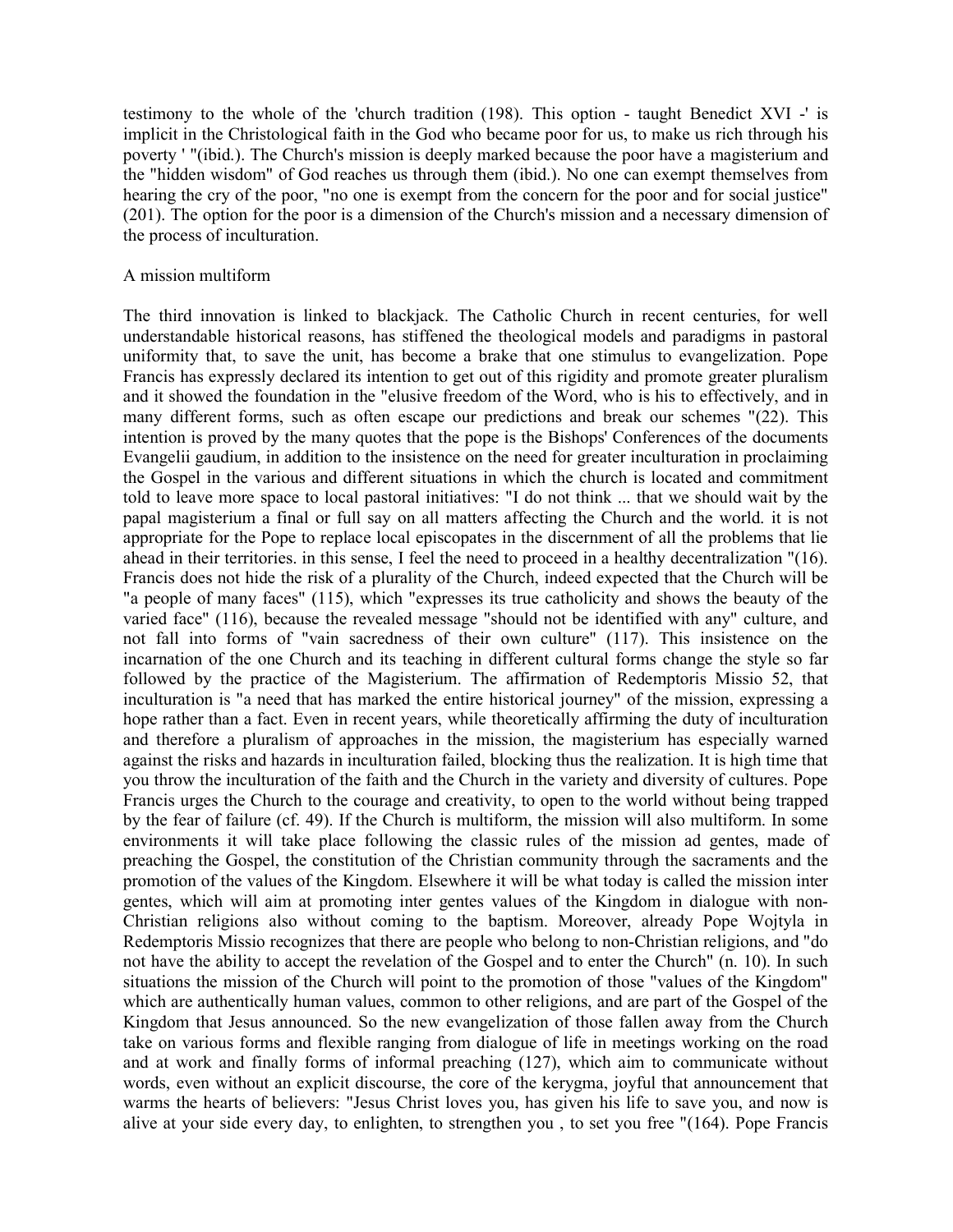does not offer the Church a new theology of mission nor a new missionary spirituality (260), but give to the Church and to missionaries some new paths to be followed with "audacity" (261) and "creativity" (156). They will renew the Church - and in particular the missionary institutes - and rejuvenate most of the structural reforms that everyone is waiting and where all feel a great need, but which may remain only on paper and / or in the good intentions.

The consequences for a missionary institute you need not make a long speech to highlight the conclusions that must be drawn from a missionary institute proposed by Pope Francis in the field of mission. What is important is to remain vigilant and not be guided by the criterion of "it has always done so" (33). A first temptation, very often, is to think immediately of structural reforms. In this case nothing has changed structure of the Church and of the mission. What it must be taken into consideration in view of the "pastoral and missionary conversion" requested by the pope are the people, their attitudes and priorities of the institutions in respect of the mission. The temptations of self-reference, of sloth, of pessimism and spiritual worldliness hit single missionary and his institute and take away the joy of mission and evangelization. The attention to the ongoing conversion of individuals and communities and their continuing education as directed by Francis should be the first concern of a missionary Institute. The risk that it runs is to stick in its tradition and in mission models so far pursued. Since the missionary model inherited from the past still enjoys considerable appeal in the Christian people, it can be quite difficult to change it. And however much the signs of the pope as those of history will require a major overhaul to make it simpler and freer, poorer and ductile. The mission of the Church "outgoing" requires new attitudes which in turn posit a new training mission and a new style of mission. This requires a constant and periodic verification.

The first and most urgent of these conversions as the evangelical quality of the missionary's testimony, which must take on a new style of the most spiritual mission, taking care of the more his being a disciple and abandoning the tendency to do many things that are entrepreneurial attitude characteristic of a bygone mission. A spiritual style does not mean a disembodied style or outside history, in fact just the opposite. The presence of the missionary disciple must be that of the Sermon on the Mount: to be "salt of the earth and light of the world", an evangelical presence in the middle of the mass of the people, a fraternal and supportive presence in the name of Jesus. The missionary disciples will be faithful witnesses and true of the Lord and his Gospel, germs and signs of humanization: a behavior that reveals the truth of their vocation of missionary disciples, announce with life, rather than with the word, the beauty and the joy of knowing that God loves and the mercy and tenderness of God that conquers hearts. In fact, it's growing attraction to the Church (14).

It goes without saying that the report of the missionary disciple with the "Church on exit", the subject of the mission, is the servant, not the one who has his projects to accomplish, but the one who received the mission. His charisma in the Church is to be sent by the Church itself; so its presence is a subject, that of the servant that does not involve the liability for this, but presupposes communion in mission and the active and responsible obedience in view of evangelization. The service to the local Church must nevertheless be accompanied by sympathy and empathy for those who have the responsibility of guiding the community. This attitude is particularly important at a time when local managers are engaged in the process of inculturation of the faith and of the Church. They have the right to find in non-critical missionaries unripe but the catalysts that favor this operation difficult and delicate.

The missionary must keep alive in the local Church the memory of the distant and the zeal to reach them, attitudes that are likely to fade until it turns off to the emergence and growth of the internal problems of the community, often pressing and urgent.